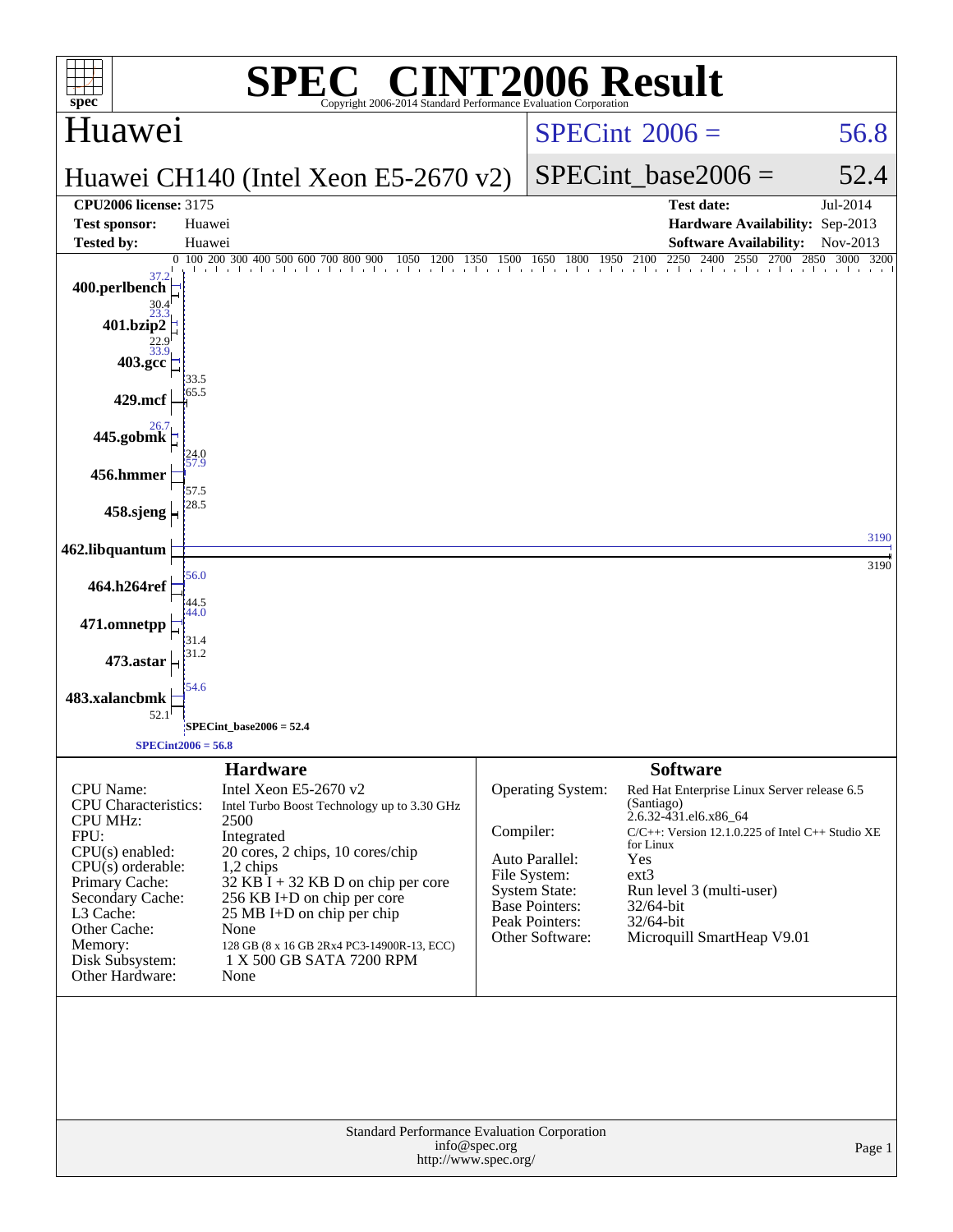

### Huawei

## $SPECint2006 = 56.8$  $SPECint2006 = 56.8$

Huawei CH140 (Intel Xeon E5-2670 v2)

SPECint base2006 =  $52.4$ 

**[CPU2006 license:](http://www.spec.org/auto/cpu2006/Docs/result-fields.html#CPU2006license)** 3175 **[Test date:](http://www.spec.org/auto/cpu2006/Docs/result-fields.html#Testdate)** Jul-2014

**[Test sponsor:](http://www.spec.org/auto/cpu2006/Docs/result-fields.html#Testsponsor)** Huawei **[Hardware Availability:](http://www.spec.org/auto/cpu2006/Docs/result-fields.html#HardwareAvailability)** Sep-2013 **[Tested by:](http://www.spec.org/auto/cpu2006/Docs/result-fields.html#Testedby)** Huawei **[Software Availability:](http://www.spec.org/auto/cpu2006/Docs/result-fields.html#SoftwareAvailability)** Nov-2013

#### **[Results Table](http://www.spec.org/auto/cpu2006/Docs/result-fields.html#ResultsTable)**

|                                                                                                           | <b>Base</b>    |       |                |       |                |       | <b>Peak</b>    |              |                |              |                |              |
|-----------------------------------------------------------------------------------------------------------|----------------|-------|----------------|-------|----------------|-------|----------------|--------------|----------------|--------------|----------------|--------------|
| <b>Benchmark</b>                                                                                          | <b>Seconds</b> | Ratio | <b>Seconds</b> | Ratio | <b>Seconds</b> | Ratio | <b>Seconds</b> | <b>Ratio</b> | <b>Seconds</b> | <b>Ratio</b> | <b>Seconds</b> | <b>Ratio</b> |
| 400.perlbench                                                                                             | 322            | 30.4  | 321            | 30.4  | 322            | 30.3  | 263            | 37.2         | 259            | 37.8         | 263            | 37.2         |
| 401.bzip2                                                                                                 | 422            | 22.8  | 422            | 22.9  | 422            | 22.9  | 415            | 23.3         | 415            | 23.3         | 415            | 23.3         |
| $403.\text{gcc}$                                                                                          | 240            | 33.5  | 240            | 33.5  | 240            | 33.5  | 238            | 33.9         | 238            | 33.9         | 238            | 33.9         |
| $429$ mcf                                                                                                 | 140            | 65.4  | 139            | 65.5  | 139            | 65.5  | 140            | 65.4         | 139            | 65.5         | 139            | 65.5         |
| $445$ .gobmk                                                                                              | 437            | 24.0  | 437            | 24.0  | 439            | 23.9  | 393            | 26.7         | 393            | 26.7         | 393            | 26.7         |
| 456.hmmer                                                                                                 | 163            | 57.4  | 162            | 57.5  | 162            | 57.5  | 161            | 57.9         | 160            | 58.2         | <b>161</b>     | 57.9         |
| $458$ .sjeng                                                                                              | 425            | 28.5  | 425            | 28.5  | 425            | 28.5  | 425            | 28.5         | 425            | 28.5         | 425            | 28.5         |
| 462.libquantum                                                                                            | 6.51           | 3180  | 6.49           | 3190  | 6.49           | 3190  | 6.49           | 3190         | 6.49           | 3190         | 6.49           | 3190         |
| 464.h264ref                                                                                               | 497            | 44.5  | 498            | 44.5  | 497            | 44.5  | 395            | 56.0         | 395            | 56.1         | 396            | 56.0         |
| 471.omnetpp                                                                                               | <u> 199</u>    | 31.4  | 193            | 32.4  | 200            | 31.2  | 142            | 44.0         | 142            | 44.0         | 142            | 44.1         |
| 473.astar                                                                                                 | 225            | 31.2  | 224            | 31.4  | 225            | 31.2  | 225            | 31.2         | 224            | 31.4         | 225            | 31.2         |
| 483.xalancbmk                                                                                             | 133            | 52.1  | 132            | 52.2  | 133            | 52.0  | 126            | 54.6         | 127            | 54.4         | 126            | 54.9         |
| Dold underlined text indicates a madien massurement<br>Decute concert in the order in which they were mun |                |       |                |       |                |       |                |              |                |              |                |              |

Results appear in the [order in which they were run.](http://www.spec.org/auto/cpu2006/Docs/result-fields.html#RunOrder) Bold underlined text [indicates a median measurement.](http://www.spec.org/auto/cpu2006/Docs/result-fields.html#Median)

#### **[Operating System Notes](http://www.spec.org/auto/cpu2006/Docs/result-fields.html#OperatingSystemNotes)**

Stack size set to unlimited using "ulimit -s unlimited"

#### **[Platform Notes](http://www.spec.org/auto/cpu2006/Docs/result-fields.html#PlatformNotes)**

 Sysinfo program /spec/config/sysinfo.rev6800 \$Rev: 6800 \$ \$Date:: 2011-10-11 #\$ 6f2ebdff5032aaa42e583f96b07f99d3 running on localhost Mon Jul 7 17:09:34 2014 This section contains SUT (System Under Test) info as seen by some common utilities. To remove or add to this section, see: <http://www.spec.org/cpu2006/Docs/config.html#sysinfo> From /proc/cpuinfo model name : Intel(R) Xeon(R) CPU E5-2670 v2 @ 2.50GHz 2 "physical id"s (chips) 20 "processors" cores, siblings (Caution: counting these is hw and system dependent. The following excerpts from /proc/cpuinfo might not be reliable. Use with caution.) cpu cores : 10 siblings : 10 physical 0: cores 0 1 2 3 4 8 9 10 11 12 physical 1: cores 0 1 2 3 4 8 9 10 11 12 cache size : 25600 KB From /proc/meminfo MemTotal: 132105632 kB Continued on next page

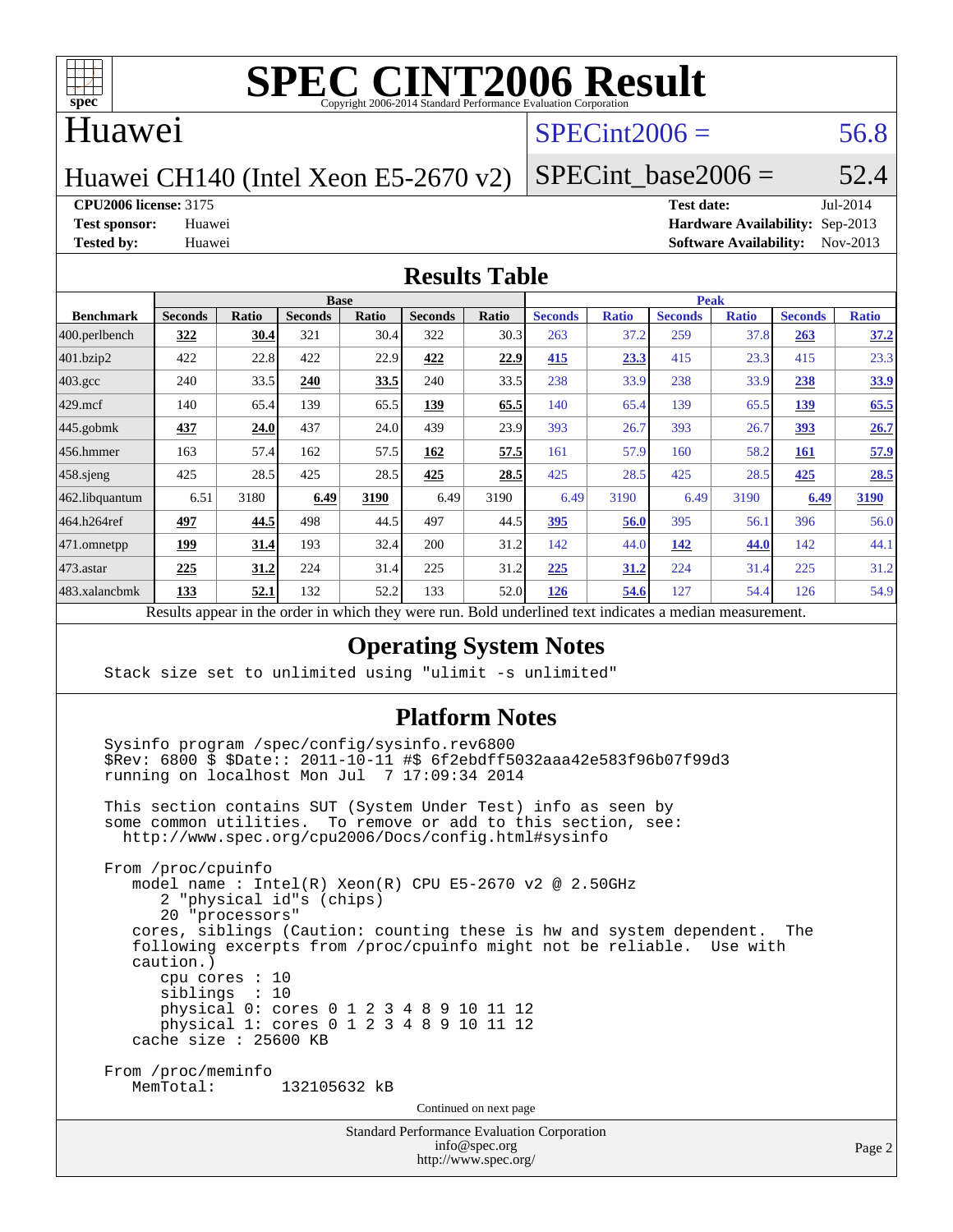| <b>SPEC CINT2006 Result</b><br>$spec^*$<br>Copyright 2006-2014 Standard Performance Evaluation Corporation                                                                                                                                                     |                                                                                                               |  |  |  |  |  |  |  |  |  |
|----------------------------------------------------------------------------------------------------------------------------------------------------------------------------------------------------------------------------------------------------------------|---------------------------------------------------------------------------------------------------------------|--|--|--|--|--|--|--|--|--|
| Huawei                                                                                                                                                                                                                                                         | $SPECint2006 =$<br>56.8                                                                                       |  |  |  |  |  |  |  |  |  |
| Huawei CH140 (Intel Xeon E5-2670 v2)                                                                                                                                                                                                                           | SPECint base2006 $=$<br>52.4                                                                                  |  |  |  |  |  |  |  |  |  |
| <b>CPU2006 license: 3175</b><br><b>Test sponsor:</b><br>Huawei<br><b>Tested by:</b><br>Huawei                                                                                                                                                                  | <b>Test date:</b><br>Jul-2014<br>Hardware Availability: Sep-2013<br><b>Software Availability:</b><br>Nov-2013 |  |  |  |  |  |  |  |  |  |
| <b>Platform Notes (Continued)</b>                                                                                                                                                                                                                              |                                                                                                               |  |  |  |  |  |  |  |  |  |
| $\Omega$<br>HugePages Total:<br>2048 kB<br>Hugepagesize:                                                                                                                                                                                                       |                                                                                                               |  |  |  |  |  |  |  |  |  |
| /usr/bin/lsb release -d<br>Red Hat Enterprise Linux Server release 6.5 (Santiago)                                                                                                                                                                              |                                                                                                               |  |  |  |  |  |  |  |  |  |
| From /etc/*release* /etc/*version*<br>redhat-release: Red Hat Enterprise Linux Server release 6.5 (Santiago)<br>system-release: Red Hat Enterprise Linux Server release 6.5 (Santiago)<br>system-release-cpe: cpe:/o:redhat:enterprise_linux:6server:ga:server |                                                                                                               |  |  |  |  |  |  |  |  |  |
| uname $-a$ :<br>Linux localhost 2.6.32-431.el6.x86_64 #1 SMP Sun Nov 10 22:19:54 EST 2013<br>x86_64 x86_64 x86_64 GNU/Linux                                                                                                                                    |                                                                                                               |  |  |  |  |  |  |  |  |  |
| run-level 3 Jul 4 11:36                                                                                                                                                                                                                                        |                                                                                                               |  |  |  |  |  |  |  |  |  |
| SPEC is set to: $/$ spec<br>Filesystem<br>Size Used Avail Use% Mounted on<br>Type<br>$/\text{dev/sda2}$<br>ext3 455G<br>83G 349G 20% /                                                                                                                         |                                                                                                               |  |  |  |  |  |  |  |  |  |
| Additional information from dmidecode:<br>Memory:<br>8x Samsung M393B2G70BH0-CMA 16 GB 1866 MHz 2 rank                                                                                                                                                         |                                                                                                               |  |  |  |  |  |  |  |  |  |
| (End of data from sysinfo program)                                                                                                                                                                                                                             |                                                                                                               |  |  |  |  |  |  |  |  |  |
| <b>General Notes</b>                                                                                                                                                                                                                                           |                                                                                                               |  |  |  |  |  |  |  |  |  |
| Environment variables set by runspec before the start of the run:<br>$KMP_AFFINITY = "granularity=fine, compact, 0, 1"$<br>$LD_LIBRARY_PATH = "/spec/libs/32://spec/libs/64"$<br>OMP NUM THREADS = "20"                                                        |                                                                                                               |  |  |  |  |  |  |  |  |  |

 Binaries compiled on a system with 2 x Xeon X5645 CPU + 16GB memory using RHEL 6.1 Transparent Huge Pages enabled with: echo always > /sys/kernel/mm/redhat\_transparent\_hugepage/enabled

# **[Base Compiler Invocation](http://www.spec.org/auto/cpu2006/Docs/result-fields.html#BaseCompilerInvocation)**

[C benchmarks](http://www.spec.org/auto/cpu2006/Docs/result-fields.html#Cbenchmarks): [icc -m64](http://www.spec.org/cpu2006/results/res2014q3/cpu2006-20140718-30513.flags.html#user_CCbase_intel_icc_64bit_f346026e86af2a669e726fe758c88044)

[C++ benchmarks:](http://www.spec.org/auto/cpu2006/Docs/result-fields.html#CXXbenchmarks) [icpc -m64](http://www.spec.org/cpu2006/results/res2014q3/cpu2006-20140718-30513.flags.html#user_CXXbase_intel_icpc_64bit_fc66a5337ce925472a5c54ad6a0de310)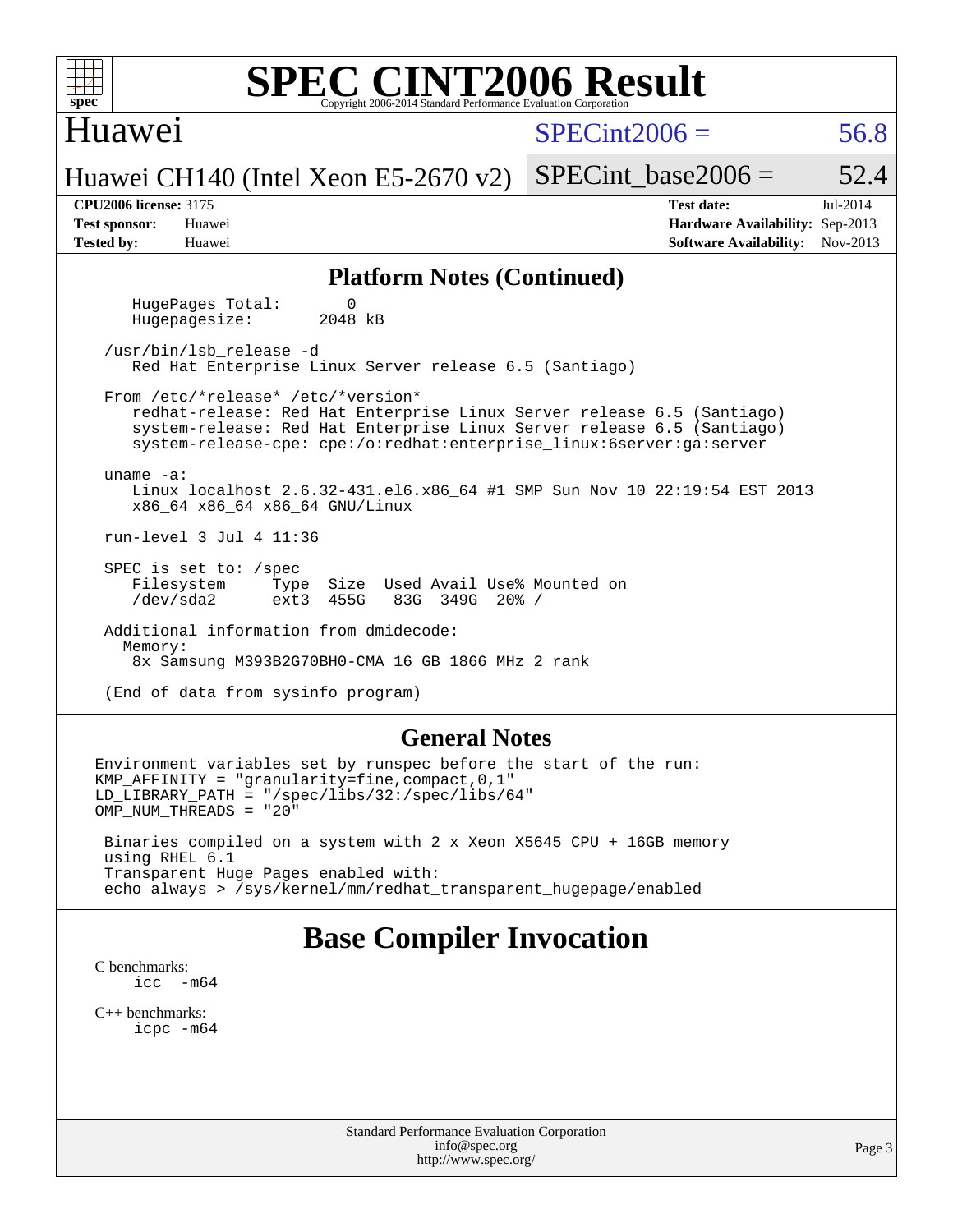

### Huawei

 $SPECint2006 = 56.8$  $SPECint2006 = 56.8$ 

Huawei CH140 (Intel Xeon E5-2670 v2)

SPECint base2006 =  $52.4$ 

**[CPU2006 license:](http://www.spec.org/auto/cpu2006/Docs/result-fields.html#CPU2006license)** 3175 **[Test date:](http://www.spec.org/auto/cpu2006/Docs/result-fields.html#Testdate)** Jul-2014 **[Test sponsor:](http://www.spec.org/auto/cpu2006/Docs/result-fields.html#Testsponsor)** Huawei **[Hardware Availability:](http://www.spec.org/auto/cpu2006/Docs/result-fields.html#HardwareAvailability)** Sep-2013 **[Tested by:](http://www.spec.org/auto/cpu2006/Docs/result-fields.html#Testedby)** Huawei **[Software Availability:](http://www.spec.org/auto/cpu2006/Docs/result-fields.html#SoftwareAvailability)** Nov-2013

## **[Base Portability Flags](http://www.spec.org/auto/cpu2006/Docs/result-fields.html#BasePortabilityFlags)**

 400.perlbench: [-DSPEC\\_CPU\\_LP64](http://www.spec.org/cpu2006/results/res2014q3/cpu2006-20140718-30513.flags.html#b400.perlbench_basePORTABILITY_DSPEC_CPU_LP64) [-DSPEC\\_CPU\\_LINUX\\_X64](http://www.spec.org/cpu2006/results/res2014q3/cpu2006-20140718-30513.flags.html#b400.perlbench_baseCPORTABILITY_DSPEC_CPU_LINUX_X64) 401.bzip2: [-DSPEC\\_CPU\\_LP64](http://www.spec.org/cpu2006/results/res2014q3/cpu2006-20140718-30513.flags.html#suite_basePORTABILITY401_bzip2_DSPEC_CPU_LP64) 403.gcc: [-DSPEC\\_CPU\\_LP64](http://www.spec.org/cpu2006/results/res2014q3/cpu2006-20140718-30513.flags.html#suite_basePORTABILITY403_gcc_DSPEC_CPU_LP64) 429.mcf: [-DSPEC\\_CPU\\_LP64](http://www.spec.org/cpu2006/results/res2014q3/cpu2006-20140718-30513.flags.html#suite_basePORTABILITY429_mcf_DSPEC_CPU_LP64) 445.gobmk: [-DSPEC\\_CPU\\_LP64](http://www.spec.org/cpu2006/results/res2014q3/cpu2006-20140718-30513.flags.html#suite_basePORTABILITY445_gobmk_DSPEC_CPU_LP64) 456.hmmer: [-DSPEC\\_CPU\\_LP64](http://www.spec.org/cpu2006/results/res2014q3/cpu2006-20140718-30513.flags.html#suite_basePORTABILITY456_hmmer_DSPEC_CPU_LP64) 458.sjeng: [-DSPEC\\_CPU\\_LP64](http://www.spec.org/cpu2006/results/res2014q3/cpu2006-20140718-30513.flags.html#suite_basePORTABILITY458_sjeng_DSPEC_CPU_LP64) 462.libquantum: [-DSPEC\\_CPU\\_LP64](http://www.spec.org/cpu2006/results/res2014q3/cpu2006-20140718-30513.flags.html#suite_basePORTABILITY462_libquantum_DSPEC_CPU_LP64) [-DSPEC\\_CPU\\_LINUX](http://www.spec.org/cpu2006/results/res2014q3/cpu2006-20140718-30513.flags.html#b462.libquantum_baseCPORTABILITY_DSPEC_CPU_LINUX) 464.h264ref: [-DSPEC\\_CPU\\_LP64](http://www.spec.org/cpu2006/results/res2014q3/cpu2006-20140718-30513.flags.html#suite_basePORTABILITY464_h264ref_DSPEC_CPU_LP64) 471.omnetpp: [-DSPEC\\_CPU\\_LP64](http://www.spec.org/cpu2006/results/res2014q3/cpu2006-20140718-30513.flags.html#suite_basePORTABILITY471_omnetpp_DSPEC_CPU_LP64) 473.astar: [-DSPEC\\_CPU\\_LP64](http://www.spec.org/cpu2006/results/res2014q3/cpu2006-20140718-30513.flags.html#suite_basePORTABILITY473_astar_DSPEC_CPU_LP64) 483.xalancbmk: [-DSPEC\\_CPU\\_LP64](http://www.spec.org/cpu2006/results/res2014q3/cpu2006-20140718-30513.flags.html#suite_basePORTABILITY483_xalancbmk_DSPEC_CPU_LP64) [-DSPEC\\_CPU\\_LINUX](http://www.spec.org/cpu2006/results/res2014q3/cpu2006-20140718-30513.flags.html#b483.xalancbmk_baseCXXPORTABILITY_DSPEC_CPU_LINUX)

### **[Base Optimization Flags](http://www.spec.org/auto/cpu2006/Docs/result-fields.html#BaseOptimizationFlags)**

[C benchmarks](http://www.spec.org/auto/cpu2006/Docs/result-fields.html#Cbenchmarks):

[-xSSE4.2](http://www.spec.org/cpu2006/results/res2014q3/cpu2006-20140718-30513.flags.html#user_CCbase_f-xSSE42_f91528193cf0b216347adb8b939d4107) [-ipo](http://www.spec.org/cpu2006/results/res2014q3/cpu2006-20140718-30513.flags.html#user_CCbase_f-ipo) [-O3](http://www.spec.org/cpu2006/results/res2014q3/cpu2006-20140718-30513.flags.html#user_CCbase_f-O3) [-no-prec-div](http://www.spec.org/cpu2006/results/res2014q3/cpu2006-20140718-30513.flags.html#user_CCbase_f-no-prec-div) [-parallel](http://www.spec.org/cpu2006/results/res2014q3/cpu2006-20140718-30513.flags.html#user_CCbase_f-parallel) [-opt-prefetch](http://www.spec.org/cpu2006/results/res2014q3/cpu2006-20140718-30513.flags.html#user_CCbase_f-opt-prefetch) [-auto-p32](http://www.spec.org/cpu2006/results/res2014q3/cpu2006-20140718-30513.flags.html#user_CCbase_f-auto-p32)

[C++ benchmarks:](http://www.spec.org/auto/cpu2006/Docs/result-fields.html#CXXbenchmarks)

[-xSSE4.2](http://www.spec.org/cpu2006/results/res2014q3/cpu2006-20140718-30513.flags.html#user_CXXbase_f-xSSE42_f91528193cf0b216347adb8b939d4107) [-ipo](http://www.spec.org/cpu2006/results/res2014q3/cpu2006-20140718-30513.flags.html#user_CXXbase_f-ipo) [-O3](http://www.spec.org/cpu2006/results/res2014q3/cpu2006-20140718-30513.flags.html#user_CXXbase_f-O3) [-no-prec-div](http://www.spec.org/cpu2006/results/res2014q3/cpu2006-20140718-30513.flags.html#user_CXXbase_f-no-prec-div) [-opt-prefetch](http://www.spec.org/cpu2006/results/res2014q3/cpu2006-20140718-30513.flags.html#user_CXXbase_f-opt-prefetch) [-auto-p32](http://www.spec.org/cpu2006/results/res2014q3/cpu2006-20140718-30513.flags.html#user_CXXbase_f-auto-p32) [-Wl,-z,muldefs](http://www.spec.org/cpu2006/results/res2014q3/cpu2006-20140718-30513.flags.html#user_CXXbase_link_force_multiple1_74079c344b956b9658436fd1b6dd3a8a) [-L/smartheap -lsmartheap64](http://www.spec.org/cpu2006/results/res2014q3/cpu2006-20140718-30513.flags.html#user_CXXbase_SmartHeap64_5e654037dadeae1fe403ab4b4466e60b)

#### **[Base Other Flags](http://www.spec.org/auto/cpu2006/Docs/result-fields.html#BaseOtherFlags)**

[C benchmarks](http://www.spec.org/auto/cpu2006/Docs/result-fields.html#Cbenchmarks):

403.gcc: [-Dalloca=\\_alloca](http://www.spec.org/cpu2006/results/res2014q3/cpu2006-20140718-30513.flags.html#b403.gcc_baseEXTRA_CFLAGS_Dalloca_be3056838c12de2578596ca5467af7f3)

# **[Peak Compiler Invocation](http://www.spec.org/auto/cpu2006/Docs/result-fields.html#PeakCompilerInvocation)**

[C benchmarks \(except as noted below\)](http://www.spec.org/auto/cpu2006/Docs/result-fields.html#Cbenchmarksexceptasnotedbelow):

[icc -m64](http://www.spec.org/cpu2006/results/res2014q3/cpu2006-20140718-30513.flags.html#user_CCpeak_intel_icc_64bit_f346026e86af2a669e726fe758c88044)

400.perlbench: [icc -m32](http://www.spec.org/cpu2006/results/res2014q3/cpu2006-20140718-30513.flags.html#user_peakCCLD400_perlbench_intel_icc_a6a621f8d50482236b970c6ac5f55f93)

445.gobmk: [icc -m32](http://www.spec.org/cpu2006/results/res2014q3/cpu2006-20140718-30513.flags.html#user_peakCCLD445_gobmk_intel_icc_a6a621f8d50482236b970c6ac5f55f93)

464.h264ref: [icc -m32](http://www.spec.org/cpu2006/results/res2014q3/cpu2006-20140718-30513.flags.html#user_peakCCLD464_h264ref_intel_icc_a6a621f8d50482236b970c6ac5f55f93)

[C++ benchmarks \(except as noted below\):](http://www.spec.org/auto/cpu2006/Docs/result-fields.html#CXXbenchmarksexceptasnotedbelow) [icpc -m32](http://www.spec.org/cpu2006/results/res2014q3/cpu2006-20140718-30513.flags.html#user_CXXpeak_intel_icpc_4e5a5ef1a53fd332b3c49e69c3330699)

473.astar: [icpc -m64](http://www.spec.org/cpu2006/results/res2014q3/cpu2006-20140718-30513.flags.html#user_peakCXXLD473_astar_intel_icpc_64bit_fc66a5337ce925472a5c54ad6a0de310)

Standard Performance Evaluation Corporation [info@spec.org](mailto:info@spec.org) <http://www.spec.org/>

Page 4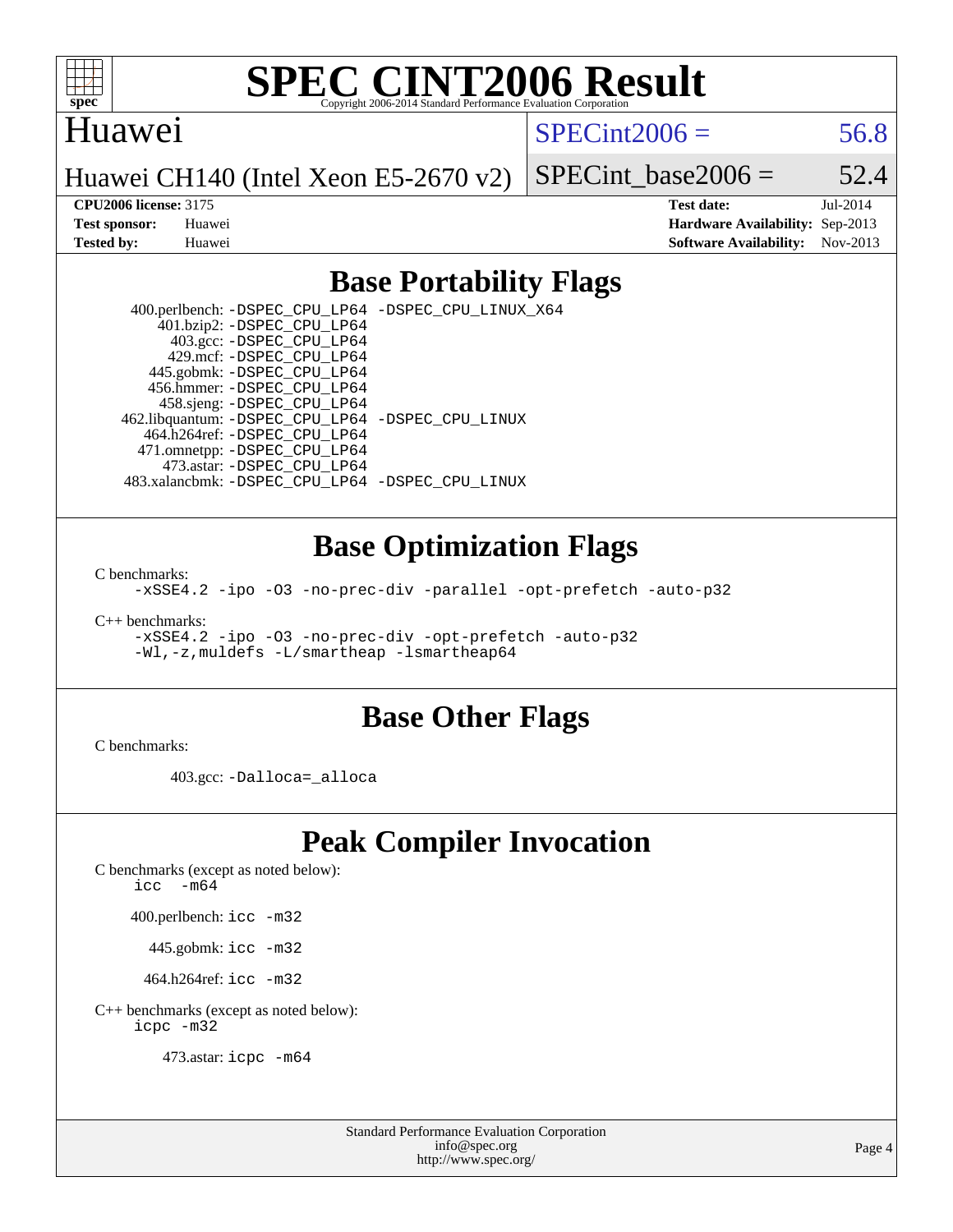

# Huawei

 $SPECint2006 = 56.8$  $SPECint2006 = 56.8$ 

Huawei CH140 (Intel Xeon E5-2670 v2)

SPECint base2006 =  $52.4$ 

**[CPU2006 license:](http://www.spec.org/auto/cpu2006/Docs/result-fields.html#CPU2006license)** 3175 **[Test date:](http://www.spec.org/auto/cpu2006/Docs/result-fields.html#Testdate)** Jul-2014 **[Test sponsor:](http://www.spec.org/auto/cpu2006/Docs/result-fields.html#Testsponsor)** Huawei **[Hardware Availability:](http://www.spec.org/auto/cpu2006/Docs/result-fields.html#HardwareAvailability)** Sep-2013 **[Tested by:](http://www.spec.org/auto/cpu2006/Docs/result-fields.html#Testedby)** Huawei **[Software Availability:](http://www.spec.org/auto/cpu2006/Docs/result-fields.html#SoftwareAvailability)** Nov-2013

# **[Peak Portability Flags](http://www.spec.org/auto/cpu2006/Docs/result-fields.html#PeakPortabilityFlags)**

 400.perlbench: [-DSPEC\\_CPU\\_LINUX\\_IA32](http://www.spec.org/cpu2006/results/res2014q3/cpu2006-20140718-30513.flags.html#b400.perlbench_peakCPORTABILITY_DSPEC_CPU_LINUX_IA32) 401.bzip2: [-DSPEC\\_CPU\\_LP64](http://www.spec.org/cpu2006/results/res2014q3/cpu2006-20140718-30513.flags.html#suite_peakPORTABILITY401_bzip2_DSPEC_CPU_LP64) 403.gcc: [-DSPEC\\_CPU\\_LP64](http://www.spec.org/cpu2006/results/res2014q3/cpu2006-20140718-30513.flags.html#suite_peakPORTABILITY403_gcc_DSPEC_CPU_LP64) 429.mcf: [-DSPEC\\_CPU\\_LP64](http://www.spec.org/cpu2006/results/res2014q3/cpu2006-20140718-30513.flags.html#suite_peakPORTABILITY429_mcf_DSPEC_CPU_LP64) 456.hmmer: [-DSPEC\\_CPU\\_LP64](http://www.spec.org/cpu2006/results/res2014q3/cpu2006-20140718-30513.flags.html#suite_peakPORTABILITY456_hmmer_DSPEC_CPU_LP64) 458.sjeng: [-DSPEC\\_CPU\\_LP64](http://www.spec.org/cpu2006/results/res2014q3/cpu2006-20140718-30513.flags.html#suite_peakPORTABILITY458_sjeng_DSPEC_CPU_LP64) 462.libquantum: [-DSPEC\\_CPU\\_LP64](http://www.spec.org/cpu2006/results/res2014q3/cpu2006-20140718-30513.flags.html#suite_peakPORTABILITY462_libquantum_DSPEC_CPU_LP64) [-DSPEC\\_CPU\\_LINUX](http://www.spec.org/cpu2006/results/res2014q3/cpu2006-20140718-30513.flags.html#b462.libquantum_peakCPORTABILITY_DSPEC_CPU_LINUX) 473.astar: [-DSPEC\\_CPU\\_LP64](http://www.spec.org/cpu2006/results/res2014q3/cpu2006-20140718-30513.flags.html#suite_peakPORTABILITY473_astar_DSPEC_CPU_LP64) 483.xalancbmk: [-DSPEC\\_CPU\\_LINUX](http://www.spec.org/cpu2006/results/res2014q3/cpu2006-20140718-30513.flags.html#b483.xalancbmk_peakCXXPORTABILITY_DSPEC_CPU_LINUX)

# **[Peak Optimization Flags](http://www.spec.org/auto/cpu2006/Docs/result-fields.html#PeakOptimizationFlags)**

[C benchmarks](http://www.spec.org/auto/cpu2006/Docs/result-fields.html#Cbenchmarks):

 400.perlbench: [-xSSE4.2](http://www.spec.org/cpu2006/results/res2014q3/cpu2006-20140718-30513.flags.html#user_peakPASS2_CFLAGSPASS2_LDCFLAGS400_perlbench_f-xSSE42_f91528193cf0b216347adb8b939d4107)(pass 2) [-prof-gen](http://www.spec.org/cpu2006/results/res2014q3/cpu2006-20140718-30513.flags.html#user_peakPASS1_CFLAGSPASS1_LDCFLAGS400_perlbench_prof_gen_e43856698f6ca7b7e442dfd80e94a8fc)(pass 1) [-ipo](http://www.spec.org/cpu2006/results/res2014q3/cpu2006-20140718-30513.flags.html#user_peakPASS2_CFLAGSPASS2_LDCFLAGS400_perlbench_f-ipo)(pass 2) [-O3](http://www.spec.org/cpu2006/results/res2014q3/cpu2006-20140718-30513.flags.html#user_peakPASS2_CFLAGSPASS2_LDCFLAGS400_perlbench_f-O3)(pass 2) [-no-prec-div](http://www.spec.org/cpu2006/results/res2014q3/cpu2006-20140718-30513.flags.html#user_peakPASS2_CFLAGSPASS2_LDCFLAGS400_perlbench_f-no-prec-div)(pass 2) [-prof-use](http://www.spec.org/cpu2006/results/res2014q3/cpu2006-20140718-30513.flags.html#user_peakPASS2_CFLAGSPASS2_LDCFLAGS400_perlbench_prof_use_bccf7792157ff70d64e32fe3e1250b55)(pass 2) [-opt-prefetch](http://www.spec.org/cpu2006/results/res2014q3/cpu2006-20140718-30513.flags.html#user_peakCOPTIMIZE400_perlbench_f-opt-prefetch) [-ansi-alias](http://www.spec.org/cpu2006/results/res2014q3/cpu2006-20140718-30513.flags.html#user_peakCOPTIMIZE400_perlbench_f-ansi-alias) 401.bzip2: [-xSSE4.2](http://www.spec.org/cpu2006/results/res2014q3/cpu2006-20140718-30513.flags.html#user_peakPASS2_CFLAGSPASS2_LDCFLAGS401_bzip2_f-xSSE42_f91528193cf0b216347adb8b939d4107)(pass 2) [-prof-gen](http://www.spec.org/cpu2006/results/res2014q3/cpu2006-20140718-30513.flags.html#user_peakPASS1_CFLAGSPASS1_LDCFLAGS401_bzip2_prof_gen_e43856698f6ca7b7e442dfd80e94a8fc)(pass 1) [-ipo](http://www.spec.org/cpu2006/results/res2014q3/cpu2006-20140718-30513.flags.html#user_peakPASS2_CFLAGSPASS2_LDCFLAGS401_bzip2_f-ipo)(pass 2) [-O3](http://www.spec.org/cpu2006/results/res2014q3/cpu2006-20140718-30513.flags.html#user_peakPASS2_CFLAGSPASS2_LDCFLAGS401_bzip2_f-O3)(pass 2) [-no-prec-div](http://www.spec.org/cpu2006/results/res2014q3/cpu2006-20140718-30513.flags.html#user_peakCOPTIMIZEPASS2_CFLAGSPASS2_LDCFLAGS401_bzip2_f-no-prec-div) [-prof-use](http://www.spec.org/cpu2006/results/res2014q3/cpu2006-20140718-30513.flags.html#user_peakPASS2_CFLAGSPASS2_LDCFLAGS401_bzip2_prof_use_bccf7792157ff70d64e32fe3e1250b55)(pass 2) [-auto-ilp32](http://www.spec.org/cpu2006/results/res2014q3/cpu2006-20140718-30513.flags.html#user_peakCOPTIMIZE401_bzip2_f-auto-ilp32) [-opt-prefetch](http://www.spec.org/cpu2006/results/res2014q3/cpu2006-20140718-30513.flags.html#user_peakCOPTIMIZE401_bzip2_f-opt-prefetch) [-ansi-alias](http://www.spec.org/cpu2006/results/res2014q3/cpu2006-20140718-30513.flags.html#user_peakCOPTIMIZE401_bzip2_f-ansi-alias) 403.gcc: [-xAVX](http://www.spec.org/cpu2006/results/res2014q3/cpu2006-20140718-30513.flags.html#user_peakCOPTIMIZE403_gcc_f-xAVX) [-ipo](http://www.spec.org/cpu2006/results/res2014q3/cpu2006-20140718-30513.flags.html#user_peakCOPTIMIZE403_gcc_f-ipo) [-O3](http://www.spec.org/cpu2006/results/res2014q3/cpu2006-20140718-30513.flags.html#user_peakCOPTIMIZE403_gcc_f-O3) [-no-prec-div](http://www.spec.org/cpu2006/results/res2014q3/cpu2006-20140718-30513.flags.html#user_peakCOPTIMIZE403_gcc_f-no-prec-div) [-inline-calloc](http://www.spec.org/cpu2006/results/res2014q3/cpu2006-20140718-30513.flags.html#user_peakCOPTIMIZE403_gcc_f-inline-calloc) [-opt-malloc-options=3](http://www.spec.org/cpu2006/results/res2014q3/cpu2006-20140718-30513.flags.html#user_peakCOPTIMIZE403_gcc_f-opt-malloc-options_13ab9b803cf986b4ee62f0a5998c2238) [-auto-ilp32](http://www.spec.org/cpu2006/results/res2014q3/cpu2006-20140718-30513.flags.html#user_peakCOPTIMIZE403_gcc_f-auto-ilp32)  $429$ .mcf: basepeak = yes 445.gobmk: [-xSSE4.2](http://www.spec.org/cpu2006/results/res2014q3/cpu2006-20140718-30513.flags.html#user_peakPASS2_CFLAGSPASS2_LDCFLAGS445_gobmk_f-xSSE42_f91528193cf0b216347adb8b939d4107)(pass 2) [-prof-gen](http://www.spec.org/cpu2006/results/res2014q3/cpu2006-20140718-30513.flags.html#user_peakPASS1_CFLAGSPASS1_LDCFLAGS445_gobmk_prof_gen_e43856698f6ca7b7e442dfd80e94a8fc)(pass 1) [-prof-use](http://www.spec.org/cpu2006/results/res2014q3/cpu2006-20140718-30513.flags.html#user_peakPASS2_CFLAGSPASS2_LDCFLAGS445_gobmk_prof_use_bccf7792157ff70d64e32fe3e1250b55)(pass 2) [-ansi-alias](http://www.spec.org/cpu2006/results/res2014q3/cpu2006-20140718-30513.flags.html#user_peakCOPTIMIZE445_gobmk_f-ansi-alias) 456.hmmer: [-xSSE4.2](http://www.spec.org/cpu2006/results/res2014q3/cpu2006-20140718-30513.flags.html#user_peakCOPTIMIZE456_hmmer_f-xSSE42_f91528193cf0b216347adb8b939d4107) [-ipo](http://www.spec.org/cpu2006/results/res2014q3/cpu2006-20140718-30513.flags.html#user_peakCOPTIMIZE456_hmmer_f-ipo) [-O3](http://www.spec.org/cpu2006/results/res2014q3/cpu2006-20140718-30513.flags.html#user_peakCOPTIMIZE456_hmmer_f-O3) [-no-prec-div](http://www.spec.org/cpu2006/results/res2014q3/cpu2006-20140718-30513.flags.html#user_peakCOPTIMIZE456_hmmer_f-no-prec-div) [-unroll2](http://www.spec.org/cpu2006/results/res2014q3/cpu2006-20140718-30513.flags.html#user_peakCOPTIMIZE456_hmmer_f-unroll_784dae83bebfb236979b41d2422d7ec2) [-auto-ilp32](http://www.spec.org/cpu2006/results/res2014q3/cpu2006-20140718-30513.flags.html#user_peakCOPTIMIZE456_hmmer_f-auto-ilp32) [-ansi-alias](http://www.spec.org/cpu2006/results/res2014q3/cpu2006-20140718-30513.flags.html#user_peakCOPTIMIZE456_hmmer_f-ansi-alias) 458.sjeng: basepeak = yes 462.libquantum: [-xAVX](http://www.spec.org/cpu2006/results/res2014q3/cpu2006-20140718-30513.flags.html#user_peakCOPTIMIZE462_libquantum_f-xAVX) [-ipo](http://www.spec.org/cpu2006/results/res2014q3/cpu2006-20140718-30513.flags.html#user_peakCOPTIMIZE462_libquantum_f-ipo) [-O3](http://www.spec.org/cpu2006/results/res2014q3/cpu2006-20140718-30513.flags.html#user_peakCOPTIMIZE462_libquantum_f-O3) [-no-prec-div](http://www.spec.org/cpu2006/results/res2014q3/cpu2006-20140718-30513.flags.html#user_peakCOPTIMIZE462_libquantum_f-no-prec-div) [-parallel](http://www.spec.org/cpu2006/results/res2014q3/cpu2006-20140718-30513.flags.html#user_peakCOPTIMIZE462_libquantum_f-parallel) [-opt-prefetch](http://www.spec.org/cpu2006/results/res2014q3/cpu2006-20140718-30513.flags.html#user_peakCOPTIMIZE462_libquantum_f-opt-prefetch) [-auto-p32](http://www.spec.org/cpu2006/results/res2014q3/cpu2006-20140718-30513.flags.html#user_peakCOPTIMIZE462_libquantum_f-auto-p32) 464.h264ref: [-xSSE4.2](http://www.spec.org/cpu2006/results/res2014q3/cpu2006-20140718-30513.flags.html#user_peakPASS2_CFLAGSPASS2_LDCFLAGS464_h264ref_f-xSSE42_f91528193cf0b216347adb8b939d4107)(pass 2) [-prof-gen](http://www.spec.org/cpu2006/results/res2014q3/cpu2006-20140718-30513.flags.html#user_peakPASS1_CFLAGSPASS1_LDCFLAGS464_h264ref_prof_gen_e43856698f6ca7b7e442dfd80e94a8fc)(pass 1) [-ipo](http://www.spec.org/cpu2006/results/res2014q3/cpu2006-20140718-30513.flags.html#user_peakPASS2_CFLAGSPASS2_LDCFLAGS464_h264ref_f-ipo)(pass 2) [-O3](http://www.spec.org/cpu2006/results/res2014q3/cpu2006-20140718-30513.flags.html#user_peakPASS2_CFLAGSPASS2_LDCFLAGS464_h264ref_f-O3)(pass 2) [-no-prec-div](http://www.spec.org/cpu2006/results/res2014q3/cpu2006-20140718-30513.flags.html#user_peakPASS2_CFLAGSPASS2_LDCFLAGS464_h264ref_f-no-prec-div)(pass 2) [-prof-use](http://www.spec.org/cpu2006/results/res2014q3/cpu2006-20140718-30513.flags.html#user_peakPASS2_CFLAGSPASS2_LDCFLAGS464_h264ref_prof_use_bccf7792157ff70d64e32fe3e1250b55)(pass 2) [-unroll2](http://www.spec.org/cpu2006/results/res2014q3/cpu2006-20140718-30513.flags.html#user_peakCOPTIMIZE464_h264ref_f-unroll_784dae83bebfb236979b41d2422d7ec2) [-ansi-alias](http://www.spec.org/cpu2006/results/res2014q3/cpu2006-20140718-30513.flags.html#user_peakCOPTIMIZE464_h264ref_f-ansi-alias) [C++ benchmarks:](http://www.spec.org/auto/cpu2006/Docs/result-fields.html#CXXbenchmarks) 471.omnetpp: [-xSSE4.2](http://www.spec.org/cpu2006/results/res2014q3/cpu2006-20140718-30513.flags.html#user_peakPASS2_CXXFLAGSPASS2_LDCXXFLAGS471_omnetpp_f-xSSE42_f91528193cf0b216347adb8b939d4107)(pass 2) [-prof-gen](http://www.spec.org/cpu2006/results/res2014q3/cpu2006-20140718-30513.flags.html#user_peakPASS1_CXXFLAGSPASS1_LDCXXFLAGS471_omnetpp_prof_gen_e43856698f6ca7b7e442dfd80e94a8fc)(pass 1) [-ipo](http://www.spec.org/cpu2006/results/res2014q3/cpu2006-20140718-30513.flags.html#user_peakPASS2_CXXFLAGSPASS2_LDCXXFLAGS471_omnetpp_f-ipo)(pass 2) [-O3](http://www.spec.org/cpu2006/results/res2014q3/cpu2006-20140718-30513.flags.html#user_peakPASS2_CXXFLAGSPASS2_LDCXXFLAGS471_omnetpp_f-O3)(pass 2) [-no-prec-div](http://www.spec.org/cpu2006/results/res2014q3/cpu2006-20140718-30513.flags.html#user_peakPASS2_CXXFLAGSPASS2_LDCXXFLAGS471_omnetpp_f-no-prec-div)(pass 2) [-prof-use](http://www.spec.org/cpu2006/results/res2014q3/cpu2006-20140718-30513.flags.html#user_peakPASS2_CXXFLAGSPASS2_LDCXXFLAGS471_omnetpp_prof_use_bccf7792157ff70d64e32fe3e1250b55)(pass 2) [-opt-ra-region-strategy=block](http://www.spec.org/cpu2006/results/res2014q3/cpu2006-20140718-30513.flags.html#user_peakCXXOPTIMIZE471_omnetpp_f-opt-ra-region-strategy_5382940c29ea30302d682fc74bfe0147) [-ansi-alias](http://www.spec.org/cpu2006/results/res2014q3/cpu2006-20140718-30513.flags.html#user_peakCXXOPTIMIZE471_omnetpp_f-ansi-alias) [-Wl,-z,muldefs](http://www.spec.org/cpu2006/results/res2014q3/cpu2006-20140718-30513.flags.html#user_peakEXTRA_LDFLAGS471_omnetpp_link_force_multiple1_74079c344b956b9658436fd1b6dd3a8a) [-L/smartheap -lsmartheap](http://www.spec.org/cpu2006/results/res2014q3/cpu2006-20140718-30513.flags.html#user_peakEXTRA_LIBS471_omnetpp_SmartHeap_7c9e394a5779e1a7fec7c221e123830c) Continued on next page

> Standard Performance Evaluation Corporation [info@spec.org](mailto:info@spec.org) <http://www.spec.org/>